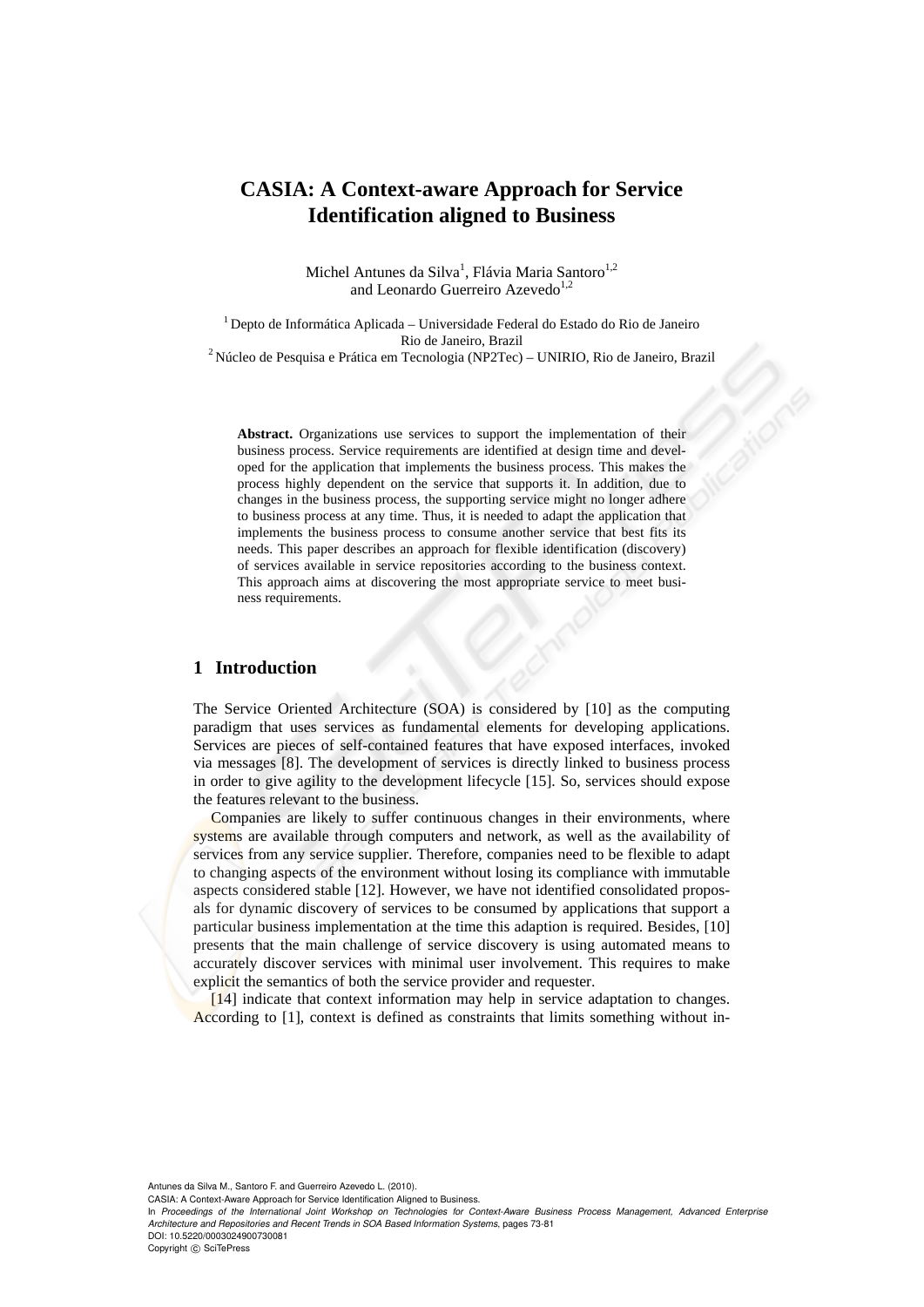tervening in it explicitly, *i.e.*, any information that can be used to characterize the situation of an actor, which may be a person, place or object. Thus, we argue that it is necessary improving the contextual characteristics shared between business process and services. Increasing the capacity to understand service context will make possible to automate service discovery in equivalent contexts.

The goal of this paper is to describe an approach which structures the discovery of services aware of business context. It includes a framework that considers context information for alignment between business process and service. Besides, we propose the use of the aspect-oriented programming paradigm [5] to capture business context in order to support the discovery of the service in service repositories. Therefore, the proposed framework allows the application to use a new service (the better choice) without code maintenance.

The paper is organized as follows: Section 2 discusses related work; Section 3 presents the proposal; Section 4 described an application scenario; and Section 5 concludes it, pointing out future work.

## **2 Related Work**

Companies need to increase the agility to respond to changes according to new market needs and challenges. Consequently, recent works aim at developing mechanisms to combine business perspectives with available software and hardware assets.

[4] present a framework for adaptable and context sensible web services. This framework uses the header of web service SOAP<sup>1</sup> message to transmit context information to a service repository. The focus of this work is in the automatic and transparent processing of context and in the extension of context types without considering how context is stored by service consumers. However, [4] concerns are for mobile computing requirements, and the main context attribute is the position of service consumer. Therefore, this work does not consider the business process that is supported by the service.

[11] propose to separate the logic implemented in a service from context features using a model-driven approach. Their proposal is based on an extension of the ContextUML metamodel [13] and generates code in an aspectual programming language. Therefore, the logic and context separation is defined in models and, then, passed to generated code. The use of an aspectual language allows handling the contextual layer in design and execution time. However, this work presents only a solution for the implementation for automation of code generation, not considering questions about which attributes are required for service identification aligned to business process.

[9] proposes to separate the elements concerning web services by categories, such as: organizational arrangements, service types, user characteristics, user state, transaction history, resource state and transaction state. The organizational arrangements include the organizational structure of the company, the relationship between people

<sup>1</sup> *Simple Object Access Protocol (SOAP) is a protocol used* for *message exchange in* a distributed platform based on *XML.*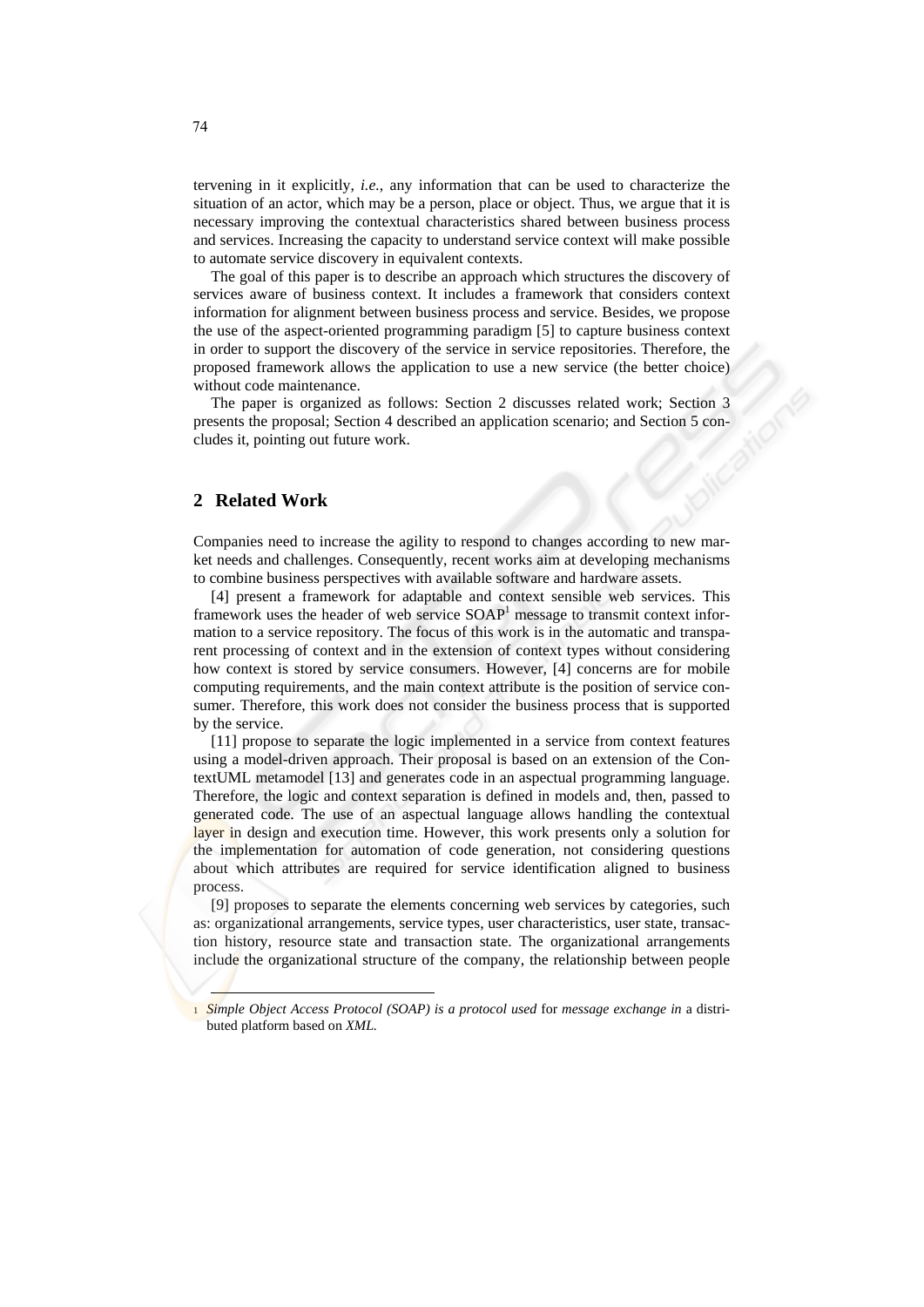and people and organizations, current policies, contractual agreements and current partnership. Service characteristics include all static elements of service environments (all available services, service registry, brokers). User characteristics are related to the long term attributes in a possible service consumer, such as preferences and limitations, level of expertise etc. The state of the user includes his geographic position in a specific time, physical characteristics and the area around him. The transaction history is the log of executed transactions. The state of resources is related to information about technical resources (computers, network etc) in the web service environment. The transaction state corresponds to information about the user's current transaction, such as, identity provider, position of services in a composed services, the current step in a composed service, the passed time after an operation initialization etc.

[9] considers that service discovery and selection may depend on all proposed categories, except the transaction state. However, [9] proposes general guidelines and challenges about architectural issues concerning web services contextualization, for example, context representation, security and privacy issues, scalability, service grouping and context information handling etc. He presents important categories for context definition, but his proposal do not address service discovery using these categories.

[3] propose the use of technical process semantic and business process semantic of a registered service for service discovery. The semantic of technical process is the service scope, while semantic of business process is related to company business domain. They suggest automatic creation of process context by business process as soon as a function requires a web service execution. They present guidelines to structure process context related to business scope and characteristics to discover best fit services. Besides, they consider that a business model is composed by a domain that includes business rules and roles. Process context is composed by a set of criteria and a weight vector. Criteria are defined as properties used to improve service discovery precision and the vector of weights (in a range of 0 to 1) is used to sort the services. The weight vector is defined by web service input and output parameters related to a set of priorities and a set of Quality of Services (QoS) attributes, such as, latency, cost, confidence etc. An example of criterion used to discover a service, according to service consumer needs, is find a service that provides alkaline battery delivery, because for the consumer alkaline batteries has longer lifetime and are important for his business. High priorities could be related to a common domain for all providers (defined as static<sup>2</sup> priority) and to domains of all services already found by other roles  $(defined as dynamic<sup>3</sup> priority).$ 

Besides, [3] proposes to extend the Universal Description, Discovery and Integration (UDDI) in order to support aware comparison of business context. However, [3] conclude that his proposal uses a simple process context model in order to simplify the research and improvements are required using OWL-S to increase the semantic of the solution. Their proposal is similar to our proposal; however, they do not present a contextual representation that guarantees the alignment of business process and sup-

l

<sup>2</sup> Static priority is defined as the same way to discover service for different roles in a business process.

Dynamic priority is defined as the way that must be different to discover the service for different roles in a business process.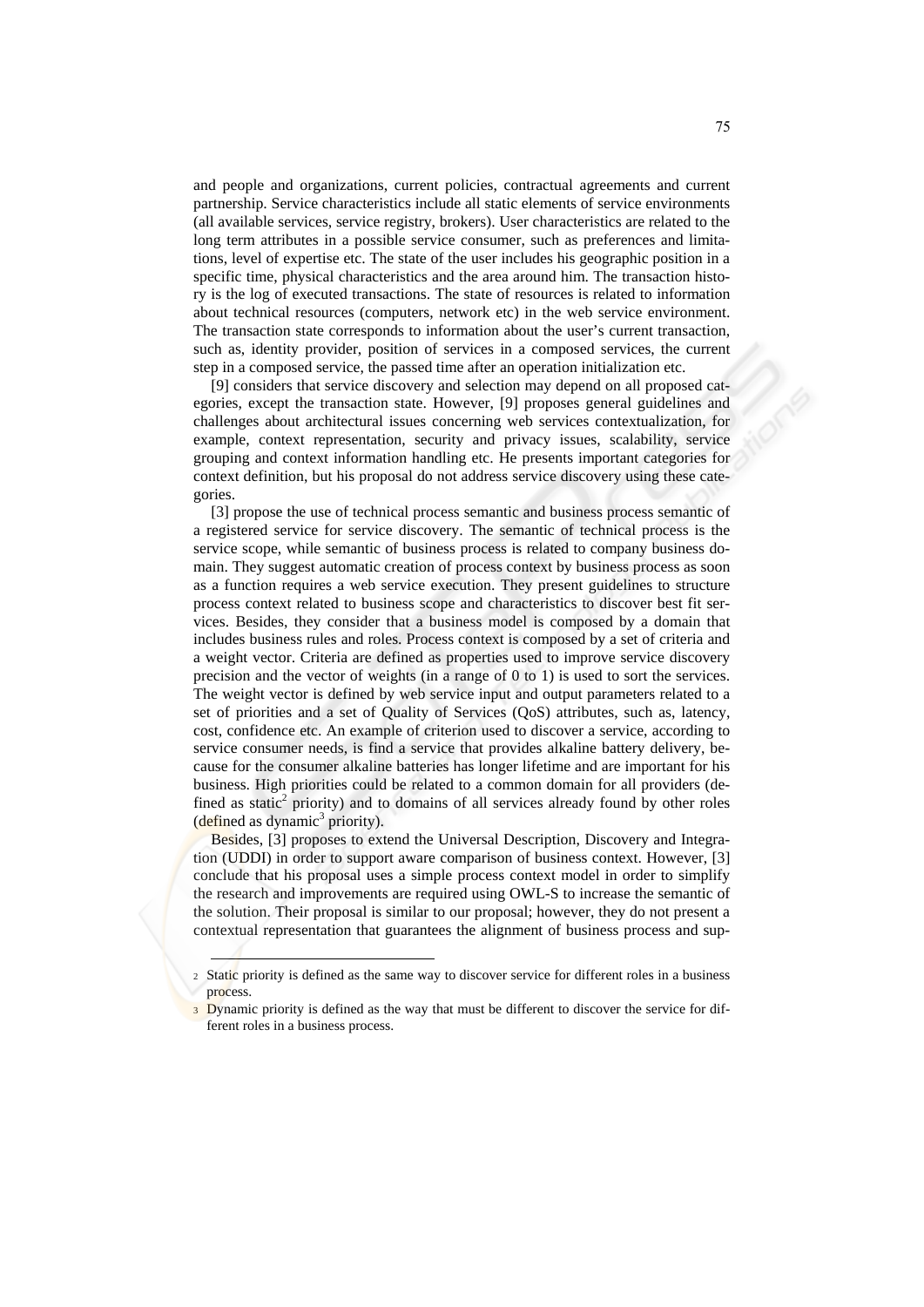porting services. For instance, their proposal does not consider the context of the user that started business process execution.

There are several researches searching for an ideal solution to achieve alignment between business processes and services, and the use of this alignment information for service discovery. However, there are not yet conclusive definitions around that alignment. In the next section, we present a proposal to address those problems.

## **3 CASIA: Context-aware Service Identification aligned to Business**

Conventional UDDI server provides a service discovery through the pair: key and value [3]. However, UDDI does not provide enough mechanisms to handle complex discovery requests for service, *e.g.*, Is the service *S'* supports the activity *A'* that is running on the business process scope?; What are the services to support the activity *A'* that is performing by the official *F'*? Therefore, in our approach, the UDDI is adapted to ensure that the service will be available together with its proper context, making it possible to find out the best service to fulfill the request of a process.

The goal of our proposal is to ensure the discovery of appropriate service to support the process during execution. We aim at improving the quality of the comparison between process context and service context for service identification. Therefore, one requirement is to specify the relevant contextual elements for process context and service context definition and the relationship between them. Besides, it is required an efficient and not intrusive mechanism to intercept an issue for a service, during process execution, in order to start service discovery.

The contextual elements are designed and grouped based on categories proposed in [9]. The semantics proposed in [3] were analyzed according to the categories of [9], in order to identify deficiencies and improve it.

 [3] stated that the OWL-S (Ontology Web Language for Services) is able to express service context in the most effective way. OWL-S is a language for describing services that provides a standard vocabulary to be used in conjunction with other aspects of the OWL language description (Web Ontology Language) in order to create service descriptions [9]. As a result, Ontology is adopted as a model to represent context and moreover, it was needed to enhance existing models to meet the inherent requirements in the contextual alignment between processes and services.

A framework was established aiming to appropriate service discovery, semantically contextualized, to meet the demand of the process. It was necessary to guarantee flexibility in the capture of the contextual elements inherent to business process and, after that, make the comparison with the service context. Therefore, an AOP language was chosen as a non-intrusive form of implementation. The language adopted was the *AspectJ*, because this implementation has the static and dynamic aspectual weaving feature, *i.e.*, the combination at compile time and execution time [7].

The dynamic weaving enables the aspectual module to deal with the service discovery in a modular way, independent from the implementation that supports process execution. This ensures low coupling and transparency between the business process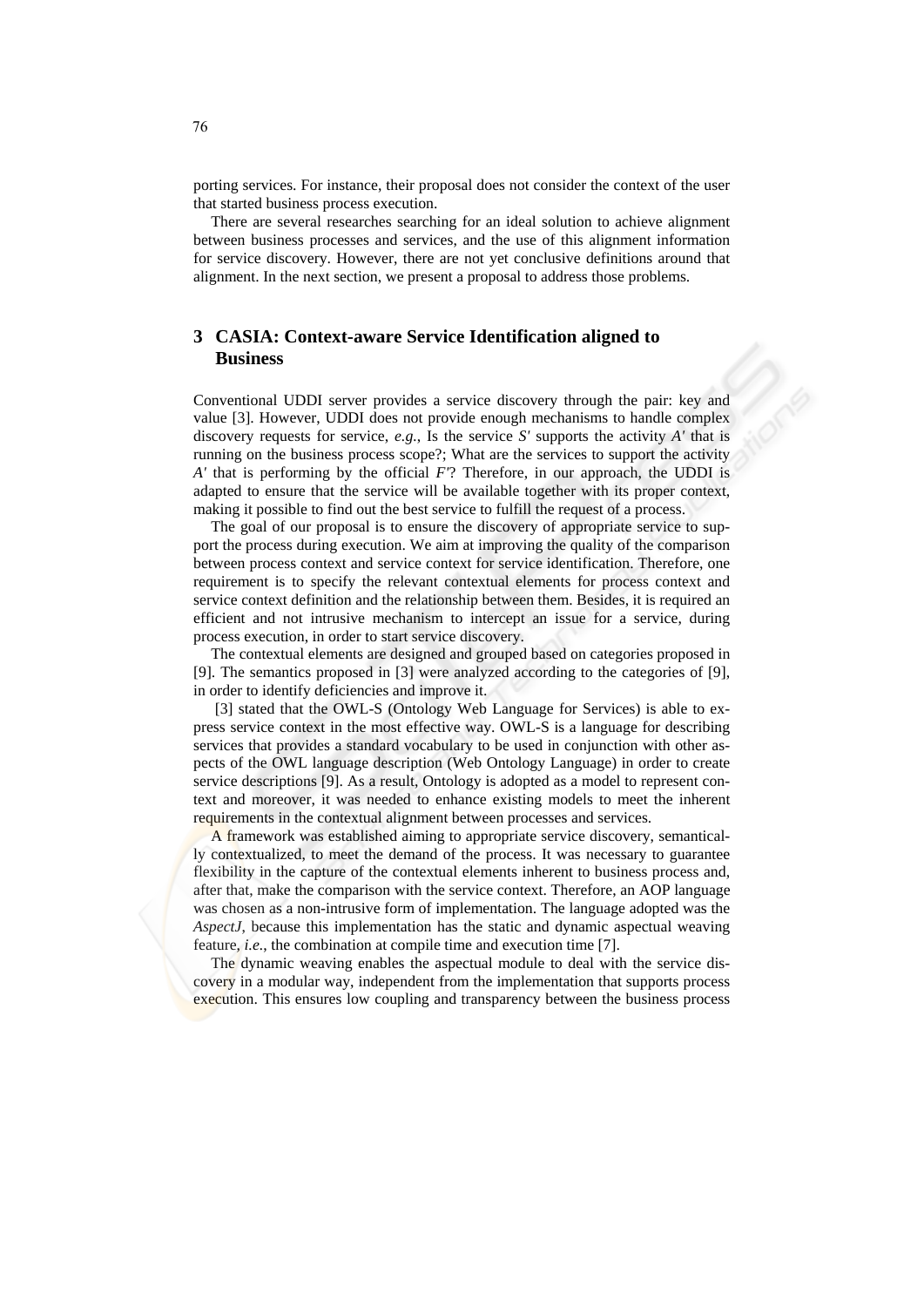and the layer that handles its context. So it allows changes to incorporate the process context in the process execution instance without suspending it.

The logical architectural model is presented in Figure 1, in order to clarify the characteristics inherent in this research proposal, and is described as follows.



**Fig 1.** The logical model of the architecture.

- 1. Business Application Server: It is the execution environment of an application that implements business processes of the company. It is where the services, which best meet the business functionality, run.
- 2. The Aspectual Module: This component is responsible to centralize the logic of business context's handling and logic of service discovery. This component uses a context model to make a semantic discovery of services.
- 3. Business Functionality: It represents a functionality (implementation of a requirement) that is supported by a service in the instance of a given business process.
- 4. Aspectual Weaving: In this module, the concern implemented in the Aspectual Module is unified to a specific point in the instance of business process; thus, providing additional behavior to this instance.
- 5. Context Model: The information stored according to this model describes business context and service context (as an Ontology), and is used to help the discovering of the most appropriate service to meet the needs of the process instance.
- 6. Business Context: Repository of data describing business context according to the context model.
- 7. Service Context: Repository of data describing service context according to the context model.
- 8. Service Repositories: They comprehend the environments available on the Internet where services are offered for consumption. Services can be consumed through a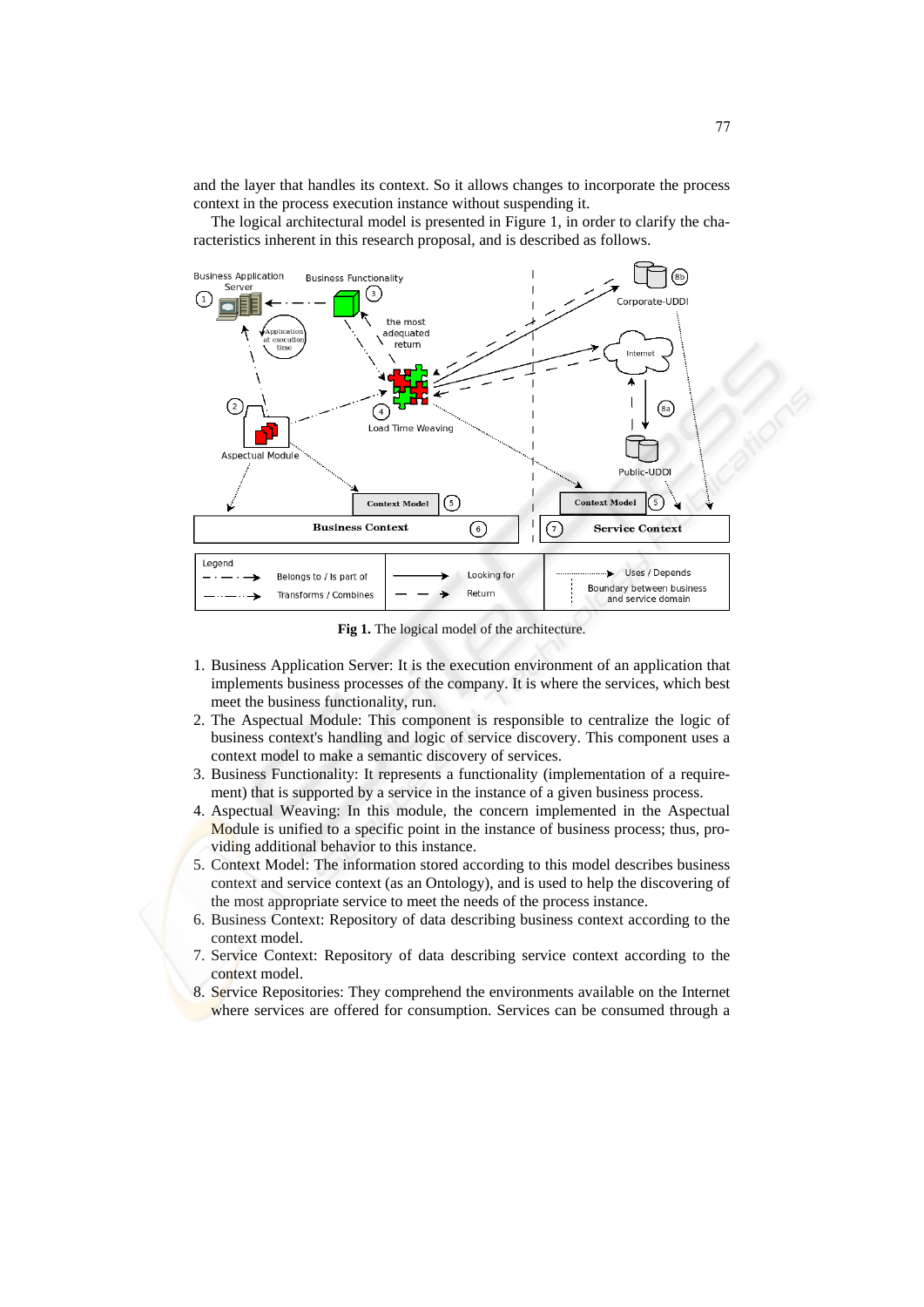contract between provider and consumer or they can be consumed for free. The repositories can be divided into:

- 8a. Public Service Repositories: These include repositories that offer public services to be consumed.
- 8b. Corporate Service Repositories: These include service repositories within the company where the services are offered.

The operation of this architecture, when available in the corporate environment, will have its beginning when the implementation of business functionality starts in a specific need (the target). When a specific part of the business issue a service, then the aspectual module intercept this need to find out the most suitable service to support that business process.

 In order to obtain this service, a context model which represents the semantic elements of the business and service is used. It increases the possibilities to meet the real alignment between process and service.

To select one service to support the process, it is necessary to group and rank the services identified, and then, the most suitable service is found out according to the contextual model and is returned to the original instance of the process.

### **4 Application Scenario**

This section discusses a scenario that exemplifies the use of our approach within the proposed architecture.

#### **4.1 Description**

The scenario is related to the Sales Process that works online in a bookstore. In this case, the Company has no physical stock. Thus, there is a need to control and optimize the on-demand logistic process, which requires lots of information. However this information is not available in the execution environment, *i.e.*, the customer data are not easily recoverable.

In order to obtain the correct business context, user's information and company's information have to be registered into business data repositories. This information helps finding the adequate service to business process. Thus, the supporting system has to identify users, *i.e*, customers that participate in this business process, which is a precondition.

The process starts when customers want to buy a book. They search for a new book in the website and select it to pay. After that, the system will generate the invoice. Subsequently, customers make the payment, and the order will be delivered to them, according to the informed delivery address.

Nevertheless, logistic process will be performed by services, *i.e.*, services will support the purchase process and the delivery process. These services are normally provided by bookstores and carrier companies.

Therefore, when customers start the payment activity, the system will be aware of the business context to identify adequate services to get the requested book and to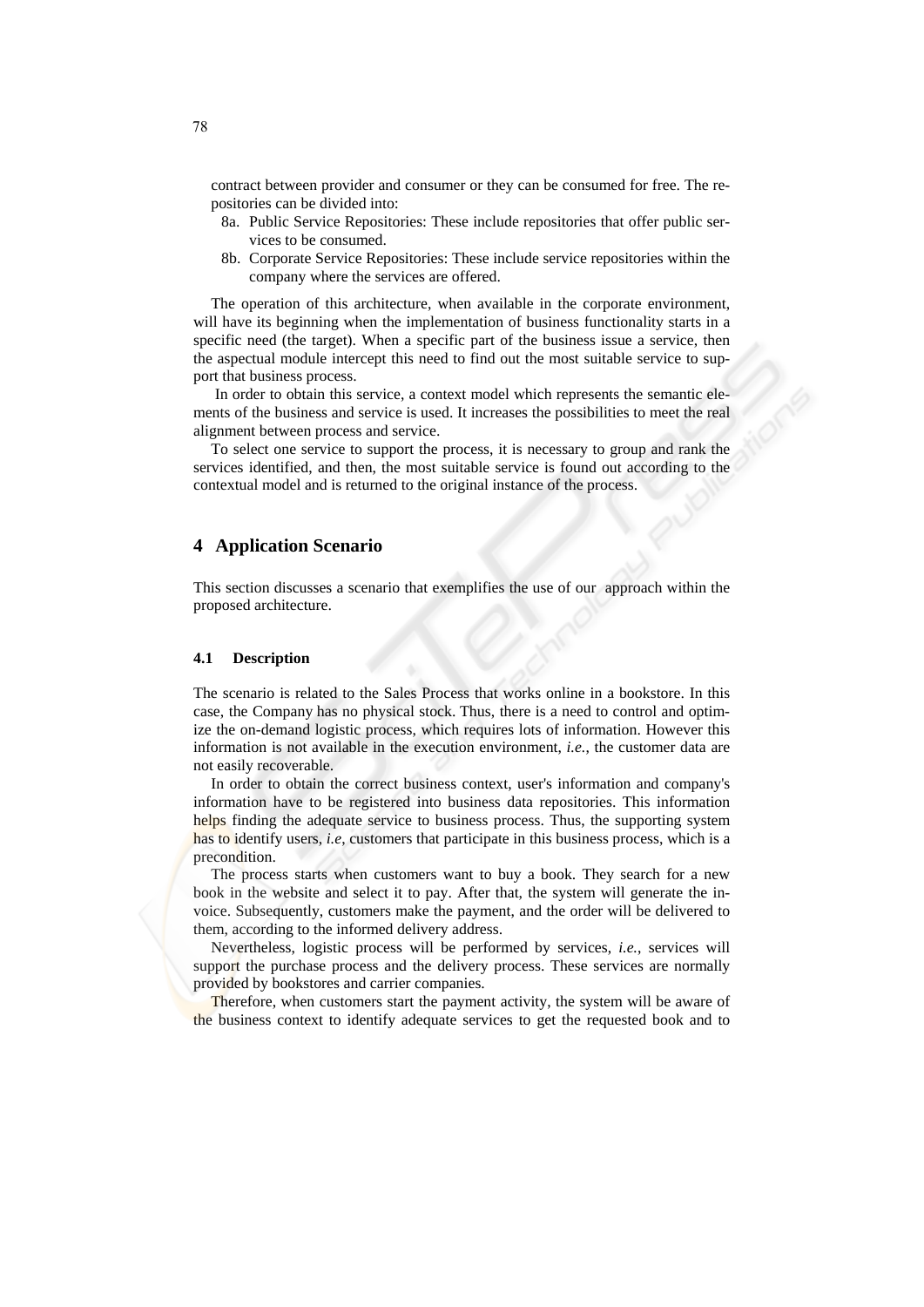deliver it to customer address. These services will be selected according to customers' necessities and contextual conditions of the company.

At the end of the process, the customer will be informed about an estimated delivery date and the invoice. After that, the customer will pay the order. Then, the order will be delivered to customer address and the process will be finished.

#### **4.2 Application of the Proposed Architecture**

The proposed architecture works identifying and finding the service to rightly support business process. Business process is executed within Business Application Server (Fig1-1). The process is composed by functionalities (business functionalities).

When business functionality (Fig1-3) tries to invoke a service, the aspectual module (Fig1-2) intercepts this event at runtime (Fig1-4) and evaluates if the invoked service is the most adequate to support this business process specific execution. Therefore when, *e.g.*, customers finish the order at the payment page, the aspectual module intercepts invocation and evaluates if the service, which was specified at design time, is still adequate, according to business context involved on this execution.

The aspectual module obtains business context (Fig1-6) from business environment and uses it to identify a group of service repositories (Fig1-8) that are suitable to support business process. The aspectual module uses business context to find services. It searches service repositories with business context to find candidate services, *i.e.*, services that might carry out that business process.

Services are selected based in their contextual descriptions identified as service context (Fig1-7). These descriptions are organized using a context model (Fig1-5) which is a semantic model for both the service and the business process.

The aspectual module uses both context models to rank and select the more adequate service to be consumed by business process. This ranking is performed according to common rules for both contexts. After that, when the best service is selected, the aspectual module invokes it, and it returns a response message to business process execution. The semantic of the response message must be known, because the business process will use it in its execution. In this scenario, the first service invocation occurs after the aspectual module intercepts the purchase method for book request using a supplier service. In order to identify the supplier, the context of purchase method of all suppliers services are analyzed, consistent with customers preferences and situations, and Company arrangements, *e.g.*, cost, time to delivery, product's availability, service's availability, contractual fidelity. Afterwards, it is time to organize candidate services.

For this reason, the ranking is tidy based on QoS (Quality of Service) values, *e.g.*, time to response, ensure compliance with service level agreement, confidence rate of the response message semantic and so on. Finally, one of those services is elected to support business process. Even when there is only one candidate service to be ranked, this service context must be analyzed to evaluate if it can support the business process in a minimum level of QoS.

As an example of service ranking, the purchase service identified by the aspectual module could be from Amazon, Barnes&Noble and Booksite bookstores. Nevertheless the Booksite´s purchase service has not a good "time to response" (time required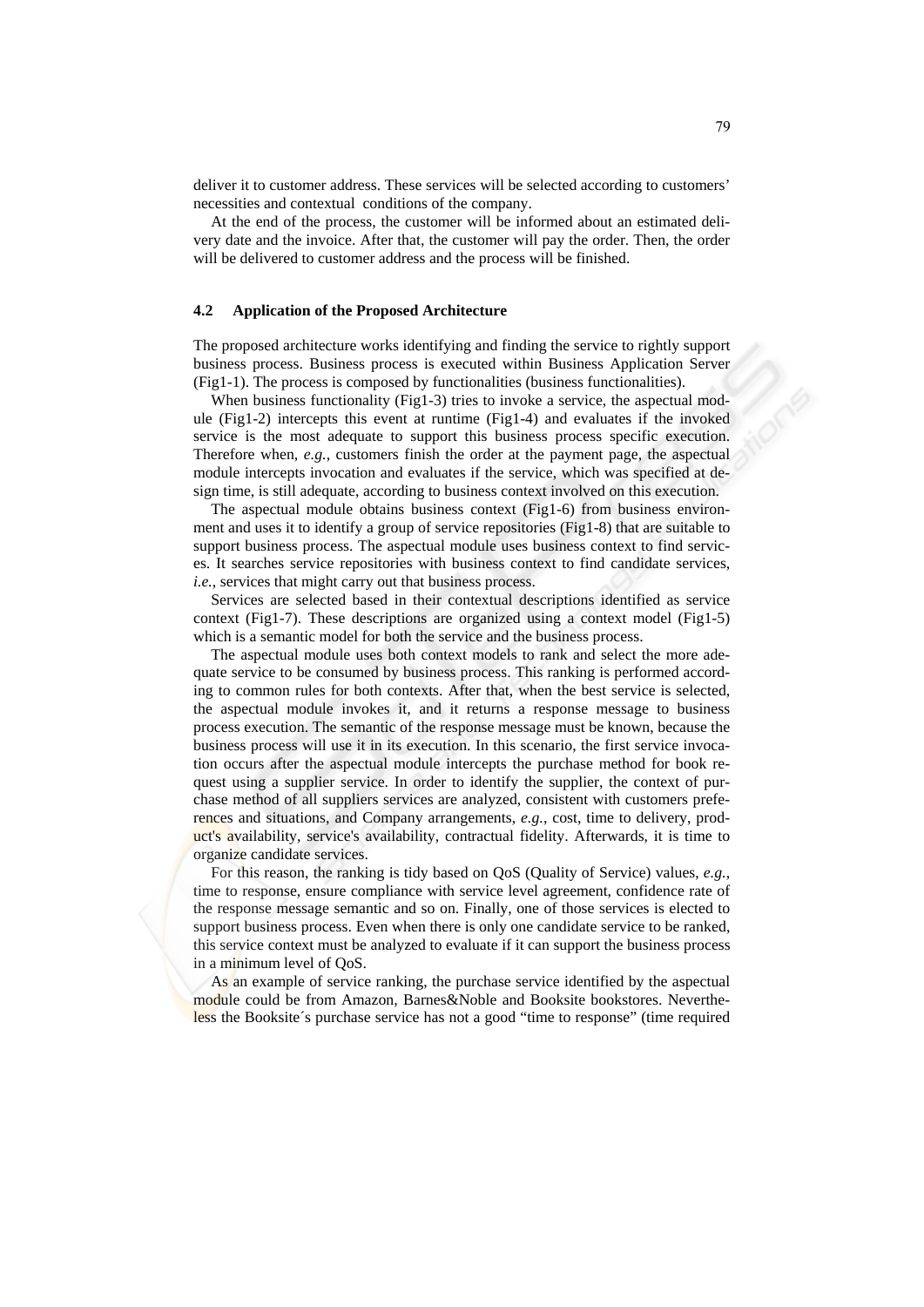by the service to process the request and return an answer) and Amazon bookstore has not an adequate 'time to delivery' (time to ship the book to the customer).

Then it invokes Barnes&Noble's purchase service (the elected candidate). However, the response could not match the response expected by business process. In order to succeed in pursuing execution of business process, the aspectual module handles this object returned to adapt it semantically to the expected format.

The second service invocation is performed by the delivery activity, and a flow similar to the purchase one is executed.

#### **4.3 Discussion**

Our proposal has many benefits. The first one is related to the flexibility to deal with different business domain; since it work at runtime level and no changes is needed in business process flow, as well in application code to invoke different services. The aspectual module features can be customized without impact the business execution. Besides, due to the adoption of an ontological domain definition, rules are modeled in a high semantic level that produces a good match between service and business process needs.

However, it has some challenges. First it requires service repositories be semantically structured, which is not easy to accomplish. Second, service composition is not addressed in this proposal, but it could be an incremental evolution.

Despite most discussions around context-aware applications are focused to mobile enviroments, our proposal use best parts of those to employ them in a business scenarios. Mobiles can be considered one element of business process, but to attend business needs we argue the necessity of a broader view. At that time, the study contributes to automate decisions when business process requires services to support business logic.

## **5 Conclusions and Future Work**

The development of services is directly associated with business process. Service features (such as self-contained, low coupling, high cohesion, interoperability etc) provides flexibility and agility to business to attend market requirements. Besides, the use of service speed development, and decreases maintenance costs [2; 6]. As seen throughout this paper, business processes need the services to be aware of their context.

So, it was described an approach to perform the discovery of context-aware services, using AOP to ensure flexibility in capturing context of business. We showed an application scenario from which it is possible to conclude that the framework is flexible enough to identify (new) services aligned to business without code maintenance providing agility to time to market. In addition, the context improvements in services repository make suitable for semantic manipulation of its components.